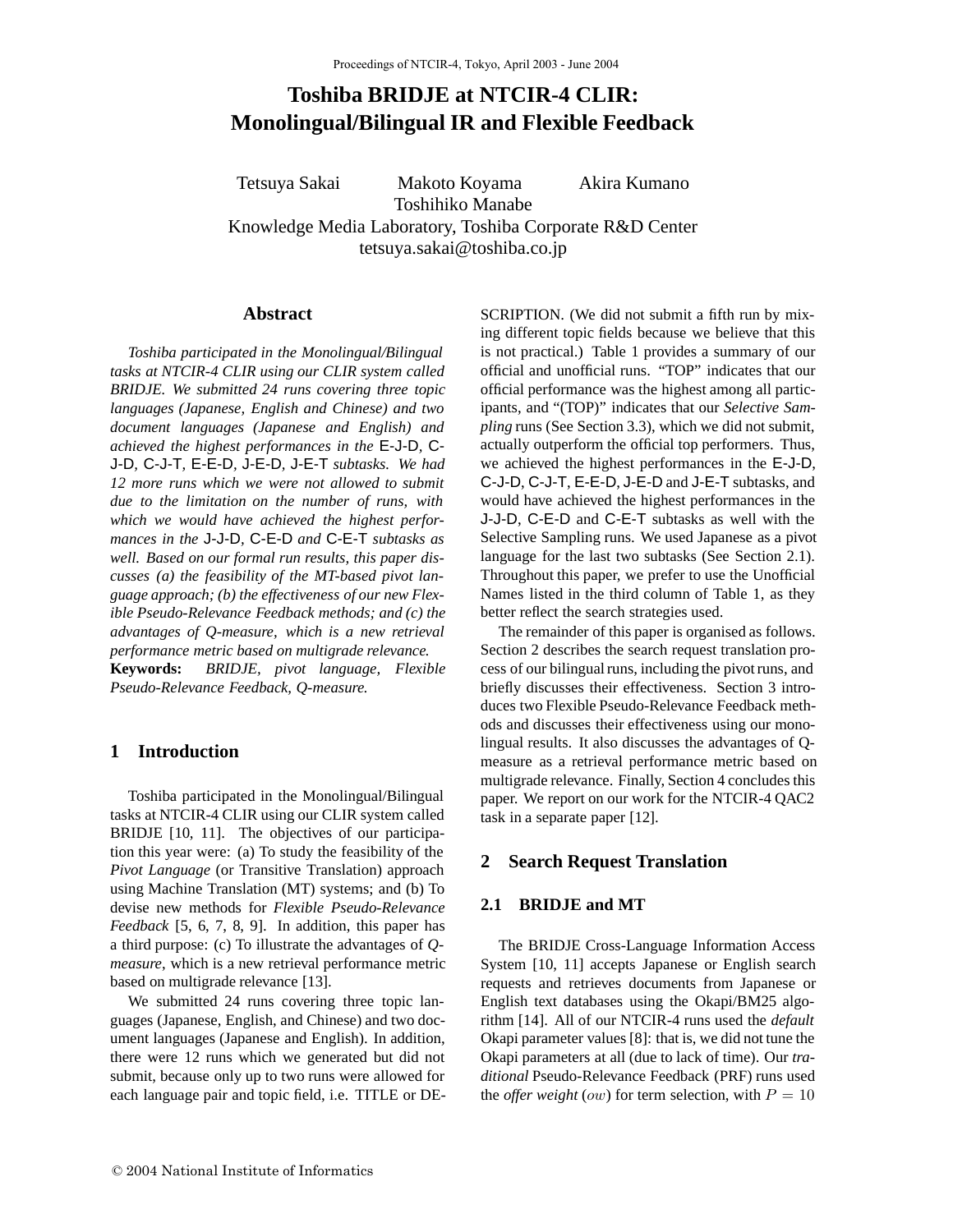| Table 1. TSB Formal Run Results at NTCIR-4 CLIR.                             |                                                    |            |                        |                     |                                   |  |  |  |
|------------------------------------------------------------------------------|----------------------------------------------------|------------|------------------------|---------------------|-----------------------------------|--|--|--|
| Topic                                                                        | Official                                           | Unofficial | Relaxed                | Rigid               | Description                       |  |  |  |
| Field                                                                        | Name                                               | Name       | <b>MAP</b>             | <b>MAP</b>          |                                   |  |  |  |
|                                                                              | (a) Monoglingual Japanese runs (55 topics)         |            |                        |                     |                                   |  |  |  |
|                                                                              | Top Performer at NTCIR-4                           |            | 0.4838                 | 0.3804              |                                   |  |  |  |
| <b>DESC</b>                                                                  | <b>TSB-J-J-D-01</b>                                | J-J-D-PRF  | 0.4759                 | 0.3667              | <b>Traditional PRF</b>            |  |  |  |
|                                                                              | TSB-J-J-D-03                                       | J-J-D-TE   | 0.4683                 | 0.3578              | Flexible PRF (Term Exhaustion)    |  |  |  |
|                                                                              | not submitted                                      | J-J-D-SS   | $0.4854$ (TOP)         | 0.3677              | Flexible PRF (Selective Sampling) |  |  |  |
|                                                                              | Top Performer at NTCIR-4                           |            | 0.4864                 | 0.3890              |                                   |  |  |  |
| <b>TITLE</b>                                                                 | <b>TSB-J-J-T-02</b>                                | J-J-T-PRF  | 0.3863                 | 0.2834              | <b>Traditional PRF</b>            |  |  |  |
|                                                                              | <b>TSB-J-J-T-04</b>                                | J-J-T-TE   | 0.3829                 | 0.2802              | Flexible PRF (Term Exhaustion)    |  |  |  |
|                                                                              | not submitted                                      | J-J-T-SS   | $0.4538$ ††††          | $0.3460$ ††↑↑       | Flexible PRF (Selective Sampling) |  |  |  |
|                                                                              | (b) English-Japanese runs using E-J MT (55 topics) |            |                        |                     |                                   |  |  |  |
|                                                                              | Top Performer at NTCIR-4                           |            | 0.3688                 | 0.2674              |                                   |  |  |  |
| <b>DESC</b>                                                                  | TSB-E-J-D-01                                       | E-J-D-PRF  | <b>0.3688 TOP</b>      | $0.2672$ $\Uparrow$ | <b>Traditional PRF</b>            |  |  |  |
|                                                                              | TSB-E-J-D-03                                       | E-J-D-TE   | 0.3620                 | 0.2615              | Flexible PRF (Term Exhaustion)    |  |  |  |
|                                                                              |                                                    | E-J-D-SS   |                        | 0.2715              | Flexible PRF (Selective Sampling) |  |  |  |
|                                                                              | not submitted                                      |            | 0.3673                 |                     |                                   |  |  |  |
|                                                                              | Top Performer at NTCIR-4                           |            | 0.3525                 | 0.2735              |                                   |  |  |  |
| <b>TITLE</b>                                                                 | <b>TSB-E-J-T-02</b>                                | E-J-T-PRF  | 0.3244                 | 0.2388              | <b>Traditional PRF</b>            |  |  |  |
|                                                                              | TSB-E-J-T-04                                       | E-J-T-TE   | 0.3134                 | 0.2284              | Flexible PRF (Term Exhaustion)    |  |  |  |
|                                                                              | not submitted                                      | E-J-T-SS   | 0.3486                 | 0.2557              | Flexible PRF (Selective Sampling) |  |  |  |
|                                                                              | (c) Chinese-Japanese runs using C-J MT (55 topics) |            |                        |                     |                                   |  |  |  |
|                                                                              | Top Performer at NTCIR-4                           |            | 0.3008                 | 0.2309              |                                   |  |  |  |
| <b>DESC</b>                                                                  | <b>TSB-C-J-D-01</b>                                | C-J-D-PRF  | 0.2986                 | 0.2269              | <b>Traditional PRF</b>            |  |  |  |
|                                                                              | TSB-C-J-D-03                                       | C-J-D-TE   | 0.3008 TOP             | 0.2309 TOP          | Flexible PRF (Term Exhaustion)    |  |  |  |
|                                                                              | not submitted                                      | C-J-D-SS   | 0.2997                 | 0.2282              | Flexible PRF (Selective Sampling) |  |  |  |
|                                                                              | Top Performer at NTCIR-4                           |            | 0.3193                 | 0.2458              |                                   |  |  |  |
| <b>TITLE</b>                                                                 | <b>TSB-C-J-T-02</b>                                | C-J-T-PRF  | 0.3193 TOP             | <b>0.2458 TOP</b>   | <b>Traditional PRF</b>            |  |  |  |
|                                                                              | <b>TSB-C-J-T-04</b>                                | C-J-T-TE   | 0.3055                 | 0.2324              | Flexible PRF (Term Exhaustion)    |  |  |  |
|                                                                              | not submitted                                      | C-J-T-SS   | 0.3198                 | 0.2423              | Flexible PRF (Selective Sampling) |  |  |  |
| (d) Monolingual English runs (58 topics)                                     |                                                    |            |                        |                     |                                   |  |  |  |
|                                                                              | Top Performer at NTCIR-4                           |            | $0.\overline{4368}$    | 0.3469              |                                   |  |  |  |
| <b>DESC</b>                                                                  | TSB-E-E-D-01                                       | E-E-D-PRF  | <b>0.4368 TOP</b>      | 0.3469 TOP          | <b>Traditional PRF</b>            |  |  |  |
|                                                                              | TSB-E-E-D-03                                       | E-E-D-TE   | 0.4242                 | 0.3381              | Flexible PRF (Term Exhaustion)    |  |  |  |
|                                                                              | not submitted                                      | E-E-D-SS   | 0.4366                 | $0.3510$ (TOP)      | Flexible PRF (Selective Sampling) |  |  |  |
|                                                                              | Top Performer at NTCIR-4                           |            | 0.4512                 | 0.3576              |                                   |  |  |  |
| <b>TITLE</b>                                                                 | <b>TSB-E-E-T-02</b>                                | E-E-T-PRF  | 0.4404                 | 0.3500              | <b>Traditional PRF</b>            |  |  |  |
|                                                                              | <b>TSB-E-E-T-04</b>                                | E-E-T-TE   | 0.4274                 | 0.3367              | Flexible PRF (Term Exhaustion)    |  |  |  |
|                                                                              | not submitted                                      | E-E-T-SS   | 0.4378                 | 0.3522              | Flexible PRF (Selective Sampling) |  |  |  |
|                                                                              | (e) Japanese-English runs using J-E MT (58 topics) |            |                        |                     |                                   |  |  |  |
|                                                                              | Top Performer at NTCIR-4                           |            | 0.4227                 | 0.3340              |                                   |  |  |  |
| <b>DESC</b>                                                                  | TSB-J-E-D-01                                       | J-E-D-PRF  | $0.4227 * TOP$         | 0.3340 TOP          | <b>Traditional PRF</b>            |  |  |  |
|                                                                              | TSB-J-E-D-03                                       | J-E-D-TE   | 0.4110                 | 0.3253              | Flexible PRF (Term Exhaustion)    |  |  |  |
|                                                                              | not submitted                                      | J-E-D-SS   | 0.4105                 | 0.3288              | Flexible PRF (Selective Sampling) |  |  |  |
|                                                                              |                                                    |            |                        |                     |                                   |  |  |  |
|                                                                              | Top Performer at NTCIR-4                           |            | 0.4262                 | 0.3407              |                                   |  |  |  |
| <b>TITLE</b>                                                                 | <b>TSB-J-E-T-02</b>                                | J-E-T-PRF  | 0.4262 TOP             | 0.3407 TOP          | <b>Traditional PRF</b>            |  |  |  |
|                                                                              | TSB-J-E-T-04                                       | J-E-T-TE   | 0.4218                 | 0.3369              | Flexible PRF (Term Exhaustion)    |  |  |  |
|                                                                              | not submitted                                      | J-E-T-SS   | 0.4074                 | 0.3336              | Flexible PRF (Selective Sampling) |  |  |  |
| (f) Chinese-English <i>pivot</i> runs using C-J MT<br>and J-E MT (58 topics) |                                                    |            |                        |                     |                                   |  |  |  |
|                                                                              | Top Performer at NTCIR-4                           |            | 0.2829                 | 0.2238              |                                   |  |  |  |
| <b>DESC</b>                                                                  | TSB-C-E-D-01                                       | C-E-D-PRF  | 0.2767                 | 0.2183              | <b>Traditional PRF</b>            |  |  |  |
|                                                                              | TSB-C-E-D-03                                       | C-E-D-TE   | 0.2753                 | 0.2169              | Flexible PRF (Term Exhaustion)    |  |  |  |
|                                                                              | not submitted                                      | C-E-D-SS   | $0.2862$ (TOP)         | $0.2303$ (TOP)      | Flexible PRF (Selective Sampling) |  |  |  |
|                                                                              | Top Performer at NTCIR-4                           |            | 0.2879                 | 0.2380              |                                   |  |  |  |
| <b>TITLE</b>                                                                 | <b>TSB-C-E-T-02</b>                                | C-E-T-PRF  | 0.2873                 | 0.2207              | <b>Traditional PRF</b>            |  |  |  |
|                                                                              | <b>TSB-C-E-T-04</b>                                | C-E-T-TE   | 0.2780                 | 0.2114              | Flexible PRF (Term Exhaustion)    |  |  |  |
|                                                                              | not submitted                                      | C-E-T-SS   | $0.2969\Uparrow$ (TOP) | $0.2370$ $\Uparrow$ | Flexible PRF (Selective Sampling) |  |  |  |

Based on the Sign Test, TE/SS runs that are significantly better than the corresponding PRF run are indicated by  $\uparrow (\alpha = 0.05)$ and  $\uparrow \uparrow (\alpha = 0.01)$ . PRF/SS runs that are significantly better than the corresponding TE run are indicated by  $\Uparrow (\alpha = 0.05)$  and  $↑↑$  ( $α = 0.01$ ). PRF/TE runs that are significantly better than the corresponding SS run are indicated by  $*(α = 0.05)$  and  $**$  $(\alpha = 0.01)$ . **Boldface** values indicate the best average performance within each language-pair/topic field.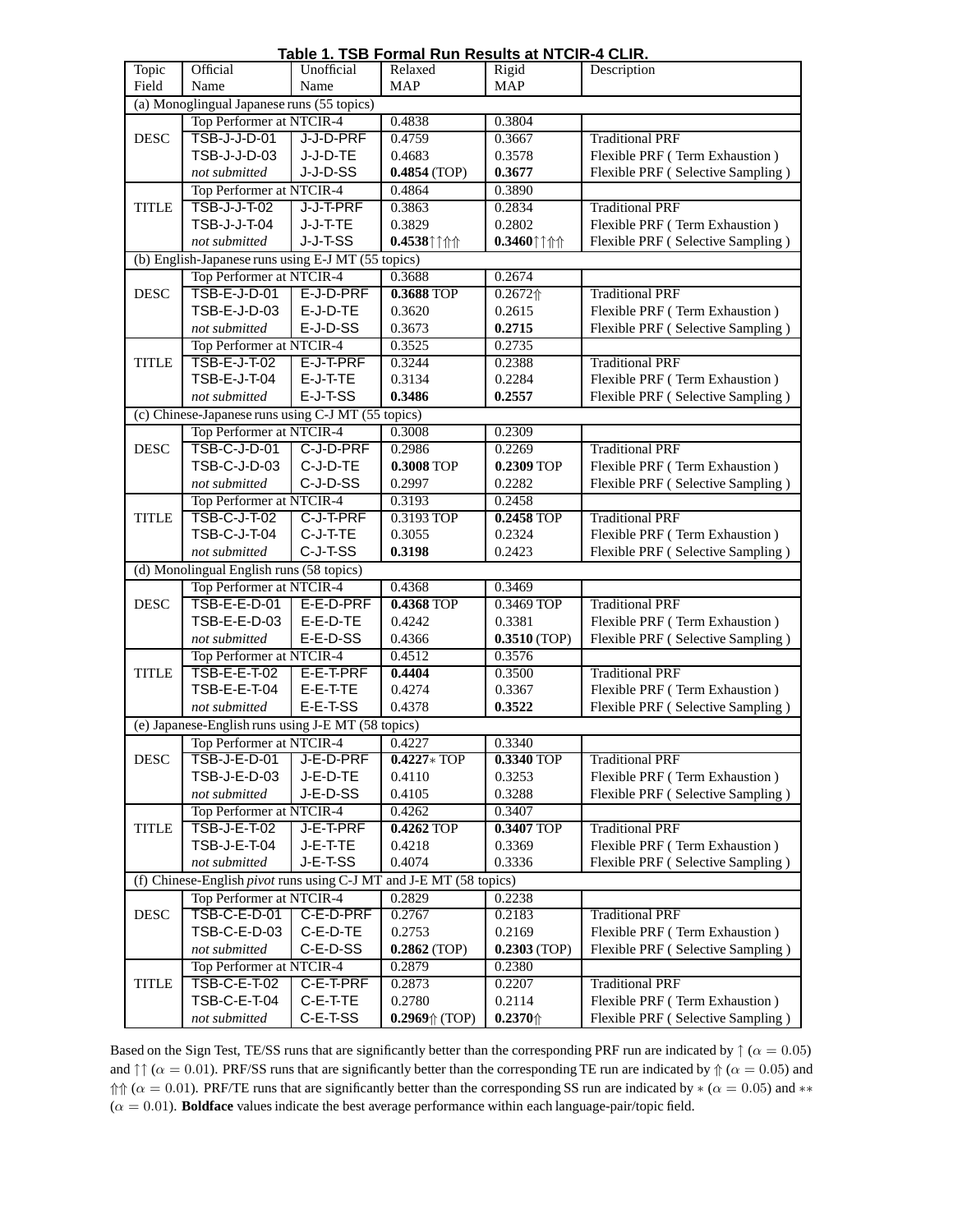pseudo relevant documents and  $T = 40$  expansion terms [6, 7, 8, 10]. The algorithms for generating our *flexible* PRF runs will be described in Section 3.

For our E-J and J-E runs, the search requests were simply translated using the Toshiba MT System as in our previous work [4, 8, 10]. (A more sophisticated search request translation method using MT is described in [11].) For our C-J runs, a Chinese-Japanese MT system that is currently being developed at Toshiba was used for search request translation. As this new system is not yet complete, its translation quality is not as good as our English-Japanese and Japanese-English MT systems. For our C-E runs, we tried a *pivot language* approach instead of using a Chinese-English MT system: The Chinese requests were first translated into Japanese using the new Chinese-Japanese MT system, and the translated requests were further translated into English using our Japanese-English MT system. In short, this is a "Japanese as a pivot language" experiment.

### **2.2 Analysis of Bilingual Runs**

Table 2 shows the *relative* performance values of our cross-language runs based on traditional PRF, where, for example, E-J-D-PRF and C-J-D-PRF are compared with the corresponding monolingual baseline J-J-D-PRF. For the E-J and C-J runs, the percentages are considerably higher for the TITLE runs than for the DESCRIPTION runs, due to the fact that the absolute performance of J-J-D-PRF was much higher than that of J-J-T-PRF. C-J-D-PRF is considerably less effective than E-J-D-PRF because our Chinese-Japanese MT system is not yet as sophisticated as our English-Japanese one. We expect this difference to disappear eventually as we continue to improve our Chinese-Japanese MT system. However, note that no such performance difference is visible for the TITLE runs, i.e., C-J-T-PRF *vs* E-J-T-PRF.

On the other hand, Table 2 shows that our J-E runs are comparable to the monolingual baselines. That is, our Japanese-English MT did an excellent job. Because of this, our pivoted (i.e. C-E) runs are also reasonably successful: the relative performance of C-E-D-PRF is comparable to that of C-J-D-PRF. Recall that our C-E runs were generated by using Chinese-Japanese MT first, and then Japanese-English MT: As the second MT did not introduce much noise, our Chinese-English translations were almost as good as the Chinese-Japanese ones. Note also that our pivot runs are among the very best C-E runs (Table 1 (f)). Thus, our experiments suggest that the Pivot Language approach using *good* MT systems is feasible.

# **3 Flexible Feedback**

#### **3.1 Overview on Flexible Feedback**

Traditional PRF relies on at leaset two parameters: P (the number of pseudo-relevant documents scooped from the top of the initial ranked output), and  $T$  (the number of expansion terms added to the initial query). Although PRF often improves *average* performance, it typically hurts one-third of a given set of search requests [5]. Various *Flexible PRF* methods have been proposed to enable *per-request adjustment* of these parameters [5, 6, 7, 8, 9], but the results have been somewhat inconclusive. Other researchers have also tackled this problem but without clear success (e.g. [1]).

For NTCIR-4 CLIR, we tried two new Flexible PRF methods for determining  $P$  for each search request, both of which are based on which of the query terms occur in the initially retrieved documents. Sections 3.2 and 3.3 describe these methods.

#### **3.2 Term Exhaustion**

Our first Flexible PRF method is called *Term Exhaustion*. The idea behind it is simple: Scan the initial ranked output from the top, examining the query terms contained in the retrieved documents. Stop when "novel" query terms (i.e. those that were not in the previous documents) appear to have run out.

Let <sup>P</sup>*min* and <sup>P</sup>*max* denote the minimum/maximum number of pseudo-relevant documents required, respectively. Then, the problem is to automatically determine, for each topic,  $P$  such that  $P_{min} \leq P \leq P_{max}$ . Let  $d(r)$  denote the document at Rank r in the initial ranked output, and let  $T(d(r))$ denote the set of initial query terms contained in  $d(r)$ . The algorithm shown in Figure 1 determines P based on Term Exhaustion. Based on our preliminary Japanese monolingual experiments with the NTCIR-3 test collection, we let  $P_{min} = 6$  and  $P_{max} = 20$  for *all* NTCIR-4 Term Exhaustion (TE) runs, including the ones with English documents. As for  $T$ , we simply let  $T = 40$  as in traditional PRF.

## **3.3 Selective Sampling**

Our second method, *Selective Sampling*, is unlike any other Flexible PRF method in that it does not necessarily treat the top P documents as pseudo-relevant. That is, it can *skip* documents. The idea behind it is that there may be similar (and therefore redundant) documents among the top  $P$  documents, and it may be better in such a case to go further down the list to look for more "novel" documents.

In addition to <sup>P</sup>*min* and <sup>P</sup>*max*, we introduce the third parameter called <sup>P</sup>*scope*, so that no more than <sup>P</sup>*scope* documents are examined. The algorithm shown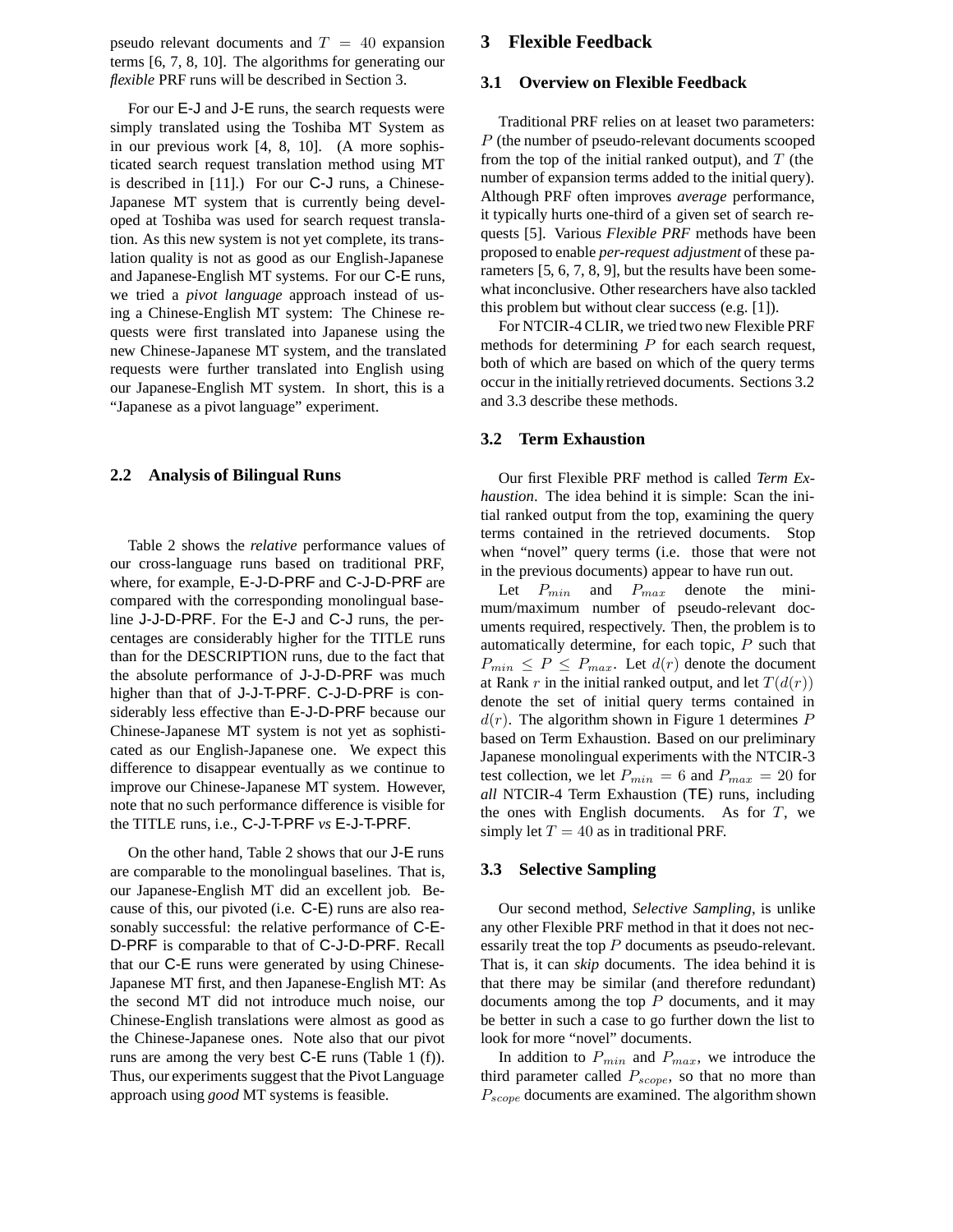**Table 2. Relative performance of the cross-language PRF runs.**

| Unofficial | Relaxed   | Rigid     | Unofficial   | Relaxed   | Rigid     |
|------------|-----------|-----------|--------------|-----------|-----------|
| name       | MAP ratio | MAP ratio | name         | MAP ratio | MAP ratio |
| E-J-D-PRF  | 77%       | 73%       | E-J-T-PRF    | 84%       | 84%       |
| C-J-D-PRF  | 63%       | 62%       | ll C-J-T-PRF | 83%       | 87%       |
| J-E-D-PRF  | 97%       | 96%       | J-E-T-PRF    | 97%       | 97%       |
| C-E-D-PRF  | 63%       | 63%       | C-E-T-PRF    | 65%       | 63%       |

 $T_O = \phi$ ;  $/\ast$   $T_{O}$  is the set of query terms Observed already.  $\ast/$  $i = 0;$  $/* i$  is the number of consecutive documents that do not contain a novel query term. \*/ for(  $r = 1; r \leq P_{max}; r \mapsto \}$ if(  $T(d(r)) - T_O = = \phi$ ) /\* no novel term in  $d(r)$ \*/  $i_{++}$ ; else /\* at least one novel term in  $d(r)$  \*/  $i = 0$ ; /\* start counting from scratch \*/ if(  $i + 1 == P_{min}$  ) return( $r$ );  $T_O = T_O \cup T(d(r));$ } return $(r)$ ;

**Figure 1. Determining** R **based on Term Exhaustion.**

in Figure 2 returns a set of pseudo-relevant documents, namely S, obtained through Selective Sampling. Thus, the number of pseudo-relevant documents  $P = |S|$ . The essence of the algorithm is that it tries to avoid collecting too many documents with the same  $T(d(r))$ . For NTCIR-4, we used  $P_{min} = 3$ ,  $P_{max} = 10$ , and  $P_{scope} = 50$  for all Selective Sampling (SS) runs, again based on our Japanese monolingual experiments with the NTCIR-3 test collection. As with traditional PRF, we let  $T = 40$ . However, as mentioned earlier, these runs were not submitted due to the limitation on the number of runs.

## **3.4 New Evaluation Metrics: Q-measure and R-measure**

This section briefly describes Average Weighted Precision (AWP), Q-measure and R-measure which we use in Sections 3.5 and 3.6 for analysing our monolingual Flexible PRF results.

At NTCIR, both *Rigid* and *Relaxed* Mean Average Precision are calculated for performance comparison, as Average Precision cannot handle multiple relevance levels. AWP (originally called *weighted average precision* [3]) proposed by Kando *et al.* can handle multigrade relevance, but has a defect: it does not give a reliable score if relevant documents are ranked below Rank  $R$ , where  $R$  is the number of known relevant documents. To solve this problem, Sakai [13] has pro $S = \phi$ ;  $/* S$  is the set of Sample documents that will be treated as pseudo-relevant. \*/ for(  $r = 1; r \leq P_{scope}; r++)$ { if( is good sample document( r ) )  $S = S \cup d(r);$ if(  $|S| == P_{max}$  ) return( $S$ ); }

return( $S$ );

int is good sample document( r )

```
{
i = 0;
```
 $/* i$  is the number of previously seen documents with the same set of query terms \*/

for 
$$
(r' = 1; r' \le r - 1; r'++)
$$
  
if  $(T(d(r')) == T(d(r)))$   
 $i++;$ 

if(  $i < P_{min}$  )

return( 1 ); /\* a good sample document \*/ else

return( 0 ); /\* NOT a good sample document \*/

}

# **Figure 2. Obtaining the set of pseudorelevant documents based on Selective Sampling.**

posed *Q-measure*, which has the reliability of Average Precision *and* the multigrade relevance capability of AWP. Sakai has also proposed *R-measure*, which can be used along with Q-measure just like R-Precision is used besides Average Precision.

Formally, let *gain*(X) denote the *gain value* for successfully retrieving an X-relevant document. (We let  $gain(S)=3$ ,  $gain(A)=2$ ,  $gain(B)=1$  throughout this paper.) Let  $L$  denote the size of the ranked output, and let  $X(r)$  denote the relevance level of the document at Rank  $r \leq L$ ). Then, the *gain at Rank* r is given by  $g(r) = gain(X(r))$  if the document at Rank r is relevant, and  $g(r)=0$  if it is nonrelevant. The *cumulative gain at Rank* r is given by  $cq(r) =$  $g(r) + cg(r - 1)$  for  $r > 1$  and  $cg(1) = g(1)$  [2].

Let  $\text{c}iq(r)$  represent the cumulative gain at Rank r for an *ideal* ranked output. (An ideal ranked output for NTCIR can be obtained by listing up all S-relevant documents, then all A-relevant documents, then all B-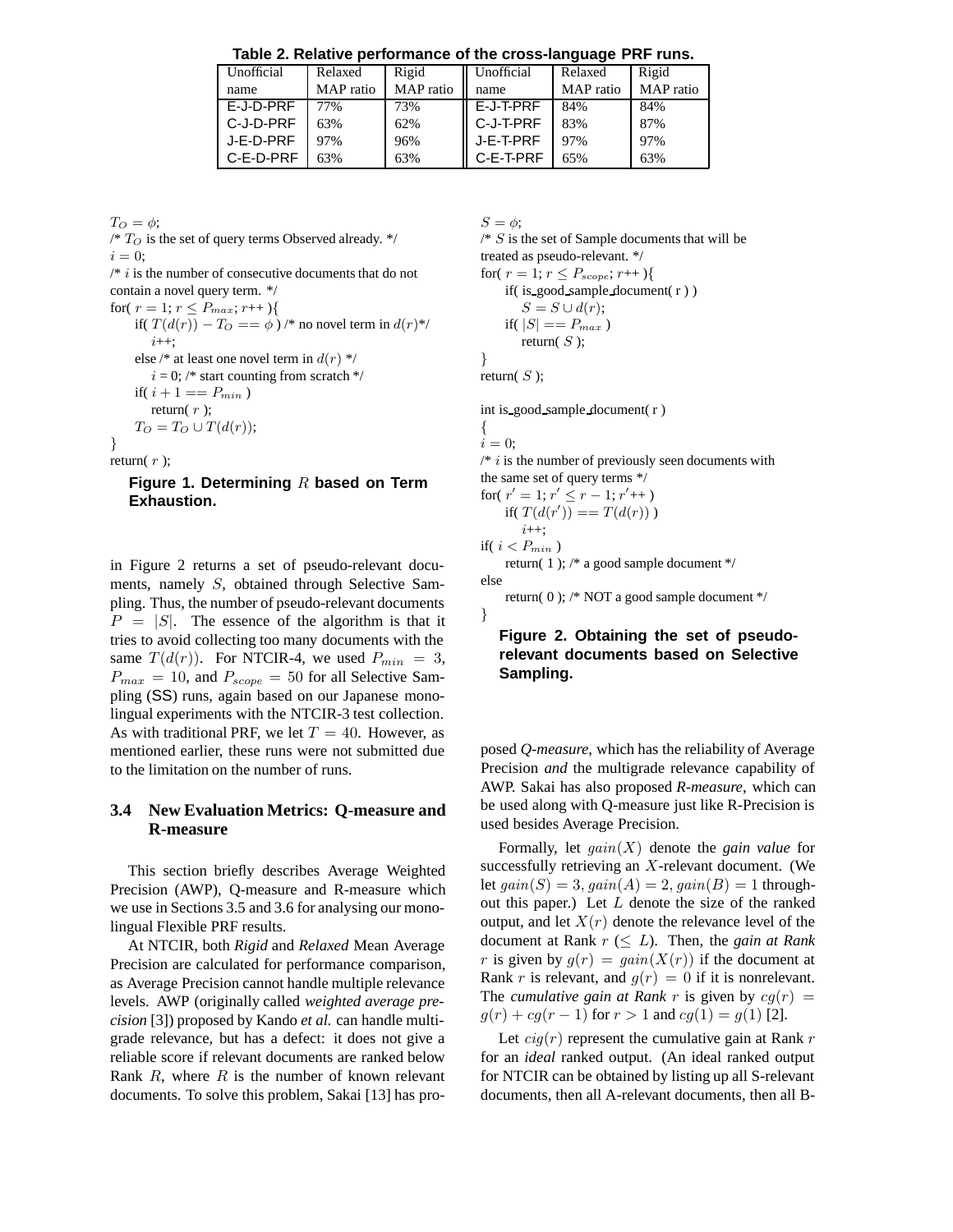relevant documents.) Then, AWP is defined as:

$$
AWP = \frac{1}{R} \sum_{1 \le r \le L, g(r) > 0} \frac{cg(r)}{cig(r)} \tag{1}
$$

The problem with AWP arises from the fact that  $cig(r)$  remains constant for  $r \geq R$ . That is, AWP cannot discriminate between a relevant document at Rank R and one near the bottom of the ranked list.

Let the *bonused gain at Rank* r be given by  $bg(r) =$  $g(r)+1$  if  $g(r)>0$  and  $bg(r)=0$  if  $g(r)=0$ , and its cumulative version be given by  $cbg(r) = bg(r) +$  $cbg(r-1)$  for  $r > 1$  and  $cbg(1) = bg(1)$ . Then, Qmeasure is defined as:

$$
Q\text{-}measure = \frac{1}{R} \sum_{1 \le r \le L, g(r) > 0} \frac{cbg(r)}{cig(r) + r} \qquad (2)
$$

Q-measure is free from the problem of AWP because the denominator  $cig(r) + r$  is guaranteed to increase with r.

Finally, R-measure is defined as:

$$
R\text{-}measure = \frac{cbg(R)}{cig(R) + R} \tag{3}
$$

Q-measure is equal to one iff a system output (s.t.  $L > R$ ) is an ideal one. R-measure is equal to one iff all the top  $R$  documents are at least partially relevant. For more detailed discussions, see [13].

#### **3.5 Analysis of Monolingual Runs**

Table 3 summarises the results of our monolingual runs using the abovementioned metrics based on multigrade relevance. While the Term Exhaustion results are rather disappointing, the Selective Sampling results are very interesting: In particular, J-J-T-SS easily outperforms J-J-T-PRF, and the difference is statistically significant ( $\alpha = 0.01$ ) with the Sign Test as it is actually better than traditional PRF for around 45 topics out of 55 regardless of the performance metric. Unfortunately, however, the *English* Selective Sampling results are not as straightforward as the Japanese ones. In Section 3.6, we shall investigate the cause of this inconsistency.

Although it is theoretically clear that Q-measure is a more reliable performance metric than AWP [13], we first illustrate its superiority over AWP using actual data. Figure 3 provides a per-topic analysis of J-J-T-SS, which is the most successful Selective Sampling run: Each "circle" represents the value of Q-measure *minus* that of Relaxed Average Precision, while each "cross" represents the value of AWP *minus* that of Relaxed Average Precision. The horizontal axis represents the number of relevant documents R. It is clear that the "circles" are closer to the horizontal axis than the "crosses", and therefore that the property of

Q-measure resembles that of Average Precision more than AWP does. Moreover, it is clear that AWP *overestimates* the performance for topics with small R. This is because AWP is unreliable when relevant documents are found below Rank R.

To study the defect of AWP more closely, Table 4 provides some statitistics for Topics 009 and 006, which correspond to the two "crosses" at the top lefthand corner of Figure 3. The table shows that the AWP values are over 0.5 even though Relaxed/Rigid Average Precision values are only around 0.1 and the Qmeasure ones are around 0.2. Below, we use Topic 009 to illustate how AWP overestimates performance for topics with small R.

From Table 4, an ideal ranked output for Topic 009 contains S-relevant documents from Rank 1 to 7, Arelevant documents from Rank 8 to 20, and B-relevant documents from Ranks 21 to 23. Therefore, the cumulative gain at Rank  $r(≥ 23)$  for this ideal list is  $cig(r) = 7 * 3 + 13 * 2 + 3 * 1 = 50$ . Table 5 shows exactly how AWP and Q-measure are calculated for Topic 009 with J-J-T-SS, by listing up pertinent statistics for all r such that  $g(r) > 0$  (i.e. for every relevant document retrieved). Thus, AWP is calculated by dividing the sum of values in Column 4 by  $R = 23$ , while Q-measure is calculated by dividing the sum of values in Column 6 by  $R = 23$ . it is clear that  $cg(r)/cig(r)$  is not suitable for calculating retrieval performance: For example, even though the the twenty-third (i.e. the last) relevant document is at Rank 431,  $cg(431)/cig(431)$  is equal to one, as if to imply Perfect Precision. In contrast, it can be observed that  $cbg(r)/(cig(r) + r)$  penalises relevant documents retrieved at lower ranks.

#### **3.6 Further Analysis of Selective Sampling**

Having shown that Q-measure is a reliable evaluation metric, this section uses Q-measure to discuss the conditions under which Selective Sampling may outperform traditional PRF.

In Table 3, Selective Sampling is very successful for the Japanese TITLE run, moderately successful for the Japanese DESCRIPTION run, but only comparable to traditional PRF for the English runs. At first, we suspected that it may have been the particular choice of parameters that caused this inconsistency, but our post-NTCIR-4 experiments showed that this is not the case: Selective Sampling significantly outperforms traditional PRF with the Japanese TITLEs *regardless of the choice of* <sup>P</sup> and <sup>P</sup>*max*.

Further post-NTCIR-4 experiments have suggested that the success of Selective Sampling may depend on at least three factors, namely, (1) *document collection homogeneity* (2) *number of relevant documents* and (3) *query length*.

Factor (1) is a natural candidate for explaining the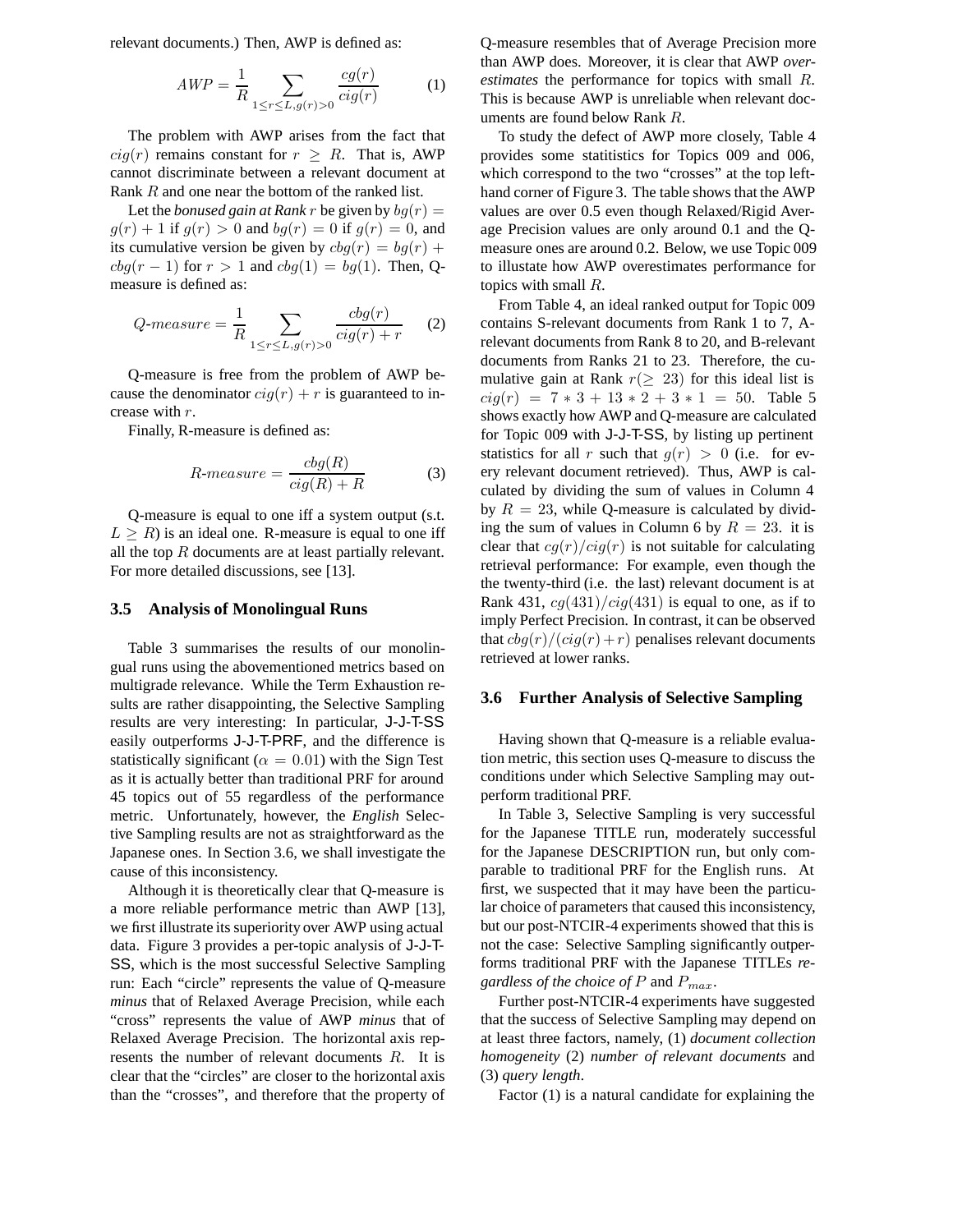| יט. דווט וווטווטווווקטמו וטאטוווא ווו נטווווס טו ש־ווועמסטוט, ול־ווועמסטוט, רזיו ו מווט |               |                                                                                                  |                                            |                                                                                      |                                                                                       |  |  |
|-----------------------------------------------------------------------------------------|---------------|--------------------------------------------------------------------------------------------------|--------------------------------------------|--------------------------------------------------------------------------------------|---------------------------------------------------------------------------------------|--|--|
| <b>U</b> official                                                                       | Relaxed       | Rigid                                                                                            | $Q-$                                       | <b>AWP</b>                                                                           | $R-$                                                                                  |  |  |
| Name                                                                                    | <b>MAP</b>    | MAP                                                                                              | measure                                    |                                                                                      | measure                                                                               |  |  |
| J-J-D-PRF                                                                               | 0.4759        | 0.3667                                                                                           | 0.4823                                     | 0.5466                                                                               | 0.4997                                                                                |  |  |
| J-J-D-TE                                                                                | 0.4683        | 0.3578                                                                                           | 0.4738                                     | 0.5360                                                                               | 0.4906                                                                                |  |  |
| J-J-D-SS                                                                                | 0.4854        | 0.3677                                                                                           | 0.4934                                     | 0.5597@                                                                              | 0.5086                                                                                |  |  |
| J-J-T-PRF                                                                               | 0.3863        | 0.2834                                                                                           | 0.4001                                     | 0.4725                                                                               | 0.4350                                                                                |  |  |
| J-J-T-TE                                                                                | 0.3829        | 0.2802                                                                                           | 0.3976                                     | 0.4718                                                                               | 0.4309                                                                                |  |  |
|                                                                                         |               |                                                                                                  |                                            |                                                                                      |                                                                                       |  |  |
| J-J-T-SS                                                                                | $0.4538$ ††↑↑ | $0.3460$ <sup><math>\uparrow</math></sup> $\uparrow$ <sup><math>\uparrow</math></sup> $\uparrow$ | $0.4663$ <sup><math>\dagger</math></sup> ↑ | $0.5385$ <sup><math>\dagger</math></sup> $\uparrow$ <sup><math>\uparrow</math></sup> | $0.4816$ <sup><math>\uparrow</math></sup> $\uparrow$ <sup><math>\uparrow</math></sup> |  |  |
| F-F-D-PRF                                                                               | 0.4368        | 0.3469                                                                                           | 0.4539                                     | 0.5471                                                                               | 0.4652                                                                                |  |  |
| $E-E-D-TE$                                                                              | 0.4242        | 0.3381                                                                                           | 0.4430                                     | 0.5367                                                                               | 0.4532                                                                                |  |  |
| E-E-D-SS                                                                                | 0.4366        | 0.3510                                                                                           | 0.4539                                     | 0.5461                                                                               | 0.4654                                                                                |  |  |
| F-F-T-PRF                                                                               | 0.4404        | 0.3500                                                                                           | $0.4570*$                                  | 0.5449                                                                               | 0.4717                                                                                |  |  |
| E-E-T-TE                                                                                | 0.4274        | 0.3367                                                                                           | 0.4423                                     | 0.5275                                                                               | 0.4612                                                                                |  |  |

**Table 3. The monolingual results in terms of Q-measure, R-measure, AWP and R-WP.**

The significance test results are given in the same way as in Table 1.

**Table 4.** J-J-T-SS **performance values for Topics 006, 009, 044 and 045.**

|     |    |  |                                         |                 | Topic ID   $R$   $R_S$   $R_A$   $R_B$   Relaxed   Rigid   Q-measure | AWP    |
|-----|----|--|-----------------------------------------|-----------------|----------------------------------------------------------------------|--------|
| 006 |    |  | $4 \mid 0.1759 \mid 0.1168 \mid 0.2500$ |                 |                                                                      | 0.5615 |
| 009 | 23 |  | $3 \quad 0.1092$                        | $0.0868$ 0.2017 |                                                                      | 0.5043 |
|     |    |  |                                         |                 |                                                                      |        |

inconsistency between our Japanese and English results, as the NTCIR-4 English document collection is more heterogeneous than its Japanese counterpart in that the former includes documents from six different sources while the latter includes Mainichi and Yomiuri articles only. As Selective Sampling aims at reducing the redundancy in the initial ranked output, it may not work if the initial ranked output already contains a variety of documents. Hence, to reduce the heterogeneity of the NTCIR-4 English collection, we conducted two *subcollection* experiments using the Xinhua (XIE) and Hong Kong Standard (HK) documents, respectively. For example, our XIE subcollection experiments used 53 topics (out of 58) and a "qrels" file that contain XIE documents only. For comparison, we also conducted subcollection experiments with the NTCIR-4 Japanese test collection, by using the Yomiuri and Mainichi subcollections separately.

We found that Selective Sampling significantly outperforms traditional PRF for both of the Japanese subcollections, but not for the English subcollections. However, we suspect that this may be due to Factor (2) mentioned above: The Yomiuri and Mainichi collections have 6,115 and 5,359 relaxed relevant documents in total (around 100-110 per topic), respectively, while the XIE and HK collections have only 2,294 and 3,427 relaxed relevant documents in total (around 40-60 per topic). Thus, the success of Selective Sampling with the Japanese case may have arose from the fact that the NTCIR-4 Japanese document collection is homogeneous *and* that the topics have many relevant documents.

Figure 4 plots the per-topic differences between Se-

lective Sampling and traditional PRF for the Japanese monolingual runs in terms of Q-measure against the number of relevant documents. The abundance of dots above the horizontal axis represents the huge success of Selective Sampling. The graph also suggests that (a) Selective Sampling may not reliably outperform traditional PRF for topics with (say) less than 200 relevant documents; (b) The per-topic performance difference tends to be greater when Selective Sampling outperforms traditional PRF than when traditional PRF outperforms Selective Sampling. Although we cannot observe any such trends from a similar graph for the NTCIR-4 English subtask (not shown here due to lack of space), the English *subcollection* results are a little easier to interpret: For example, Figure 5 shows a similar graph for the XIE subcollection experiments. Observations (a) and (b) seem to apply for this graph as well: For example, the largest positive difference between E-E-T-XIE and E-E-T-PRF is 0.667, while the largest negative difference is only 0.193. Thus, some characteristics of Selective Sampling do seem to have emerged from the English homogeneous subcollection experiments.

As for Factor (3) mentioned above, our Japanese results suggest that Selective Sampling works better with short queries. This is because short queries imply fewer query terms, which in turn imply larger sets of "similar" documents (i.e. documents with the same  $T(d(r))$ , and therefore more frequent *skipping*. Table 6 shows how many top ranked documents were actually skipped for our NTCIR-4 monolingual Selective Sampling runs. It can be observed that more skipping occurs with TITLEs than with DESCRIPTIONs.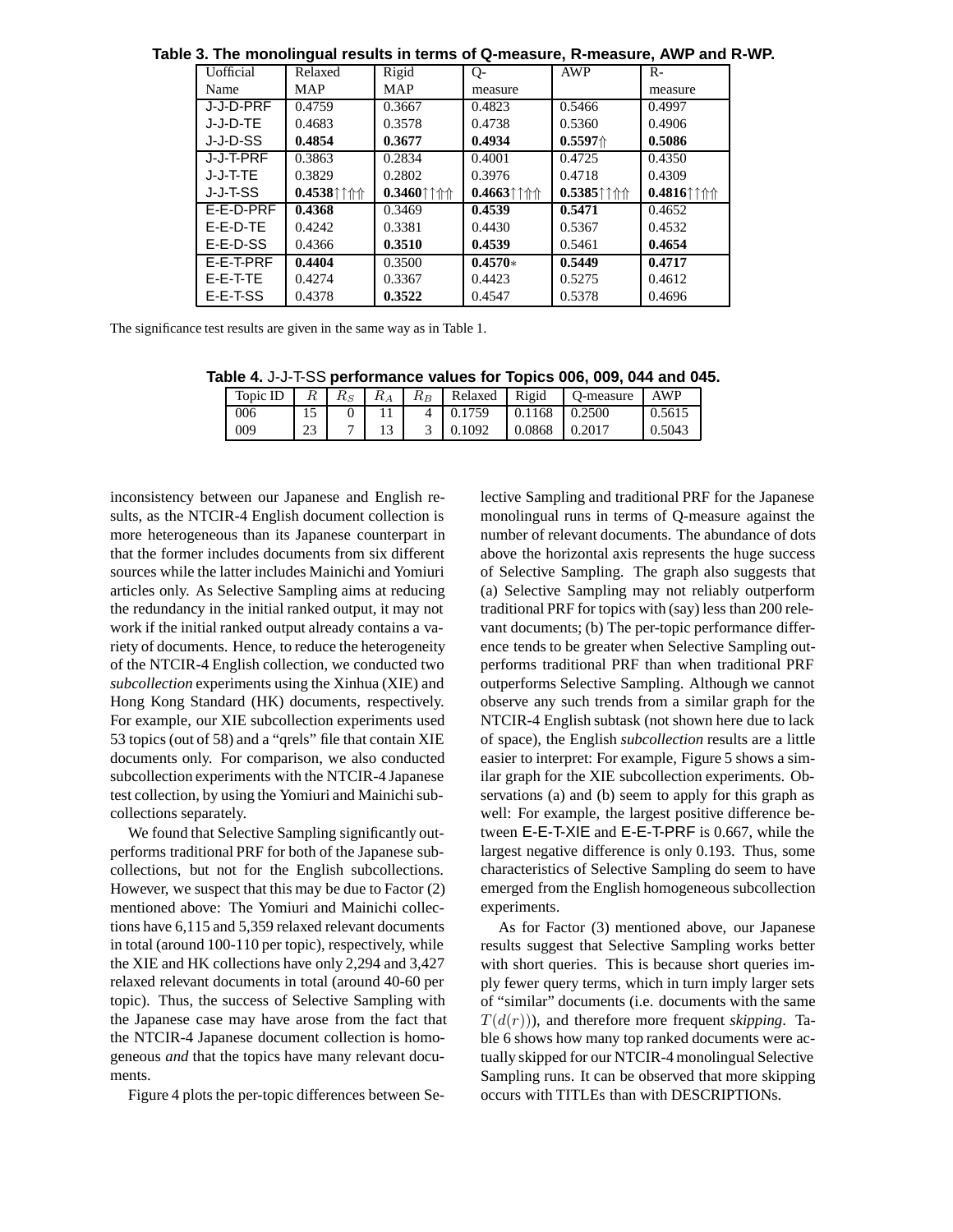

**Figure 3.** R **vs Q-measure (AWP) minus Relaxed Average Precision (J-J-T-SS).**



Figure 4. R vs Q-measure of Selective Sampling minus that of PRF (J-J).



**Figure 5.** R **vs Q-measure of Selective Sampling minus that of PRF (E-E, Xinhua documents only).**